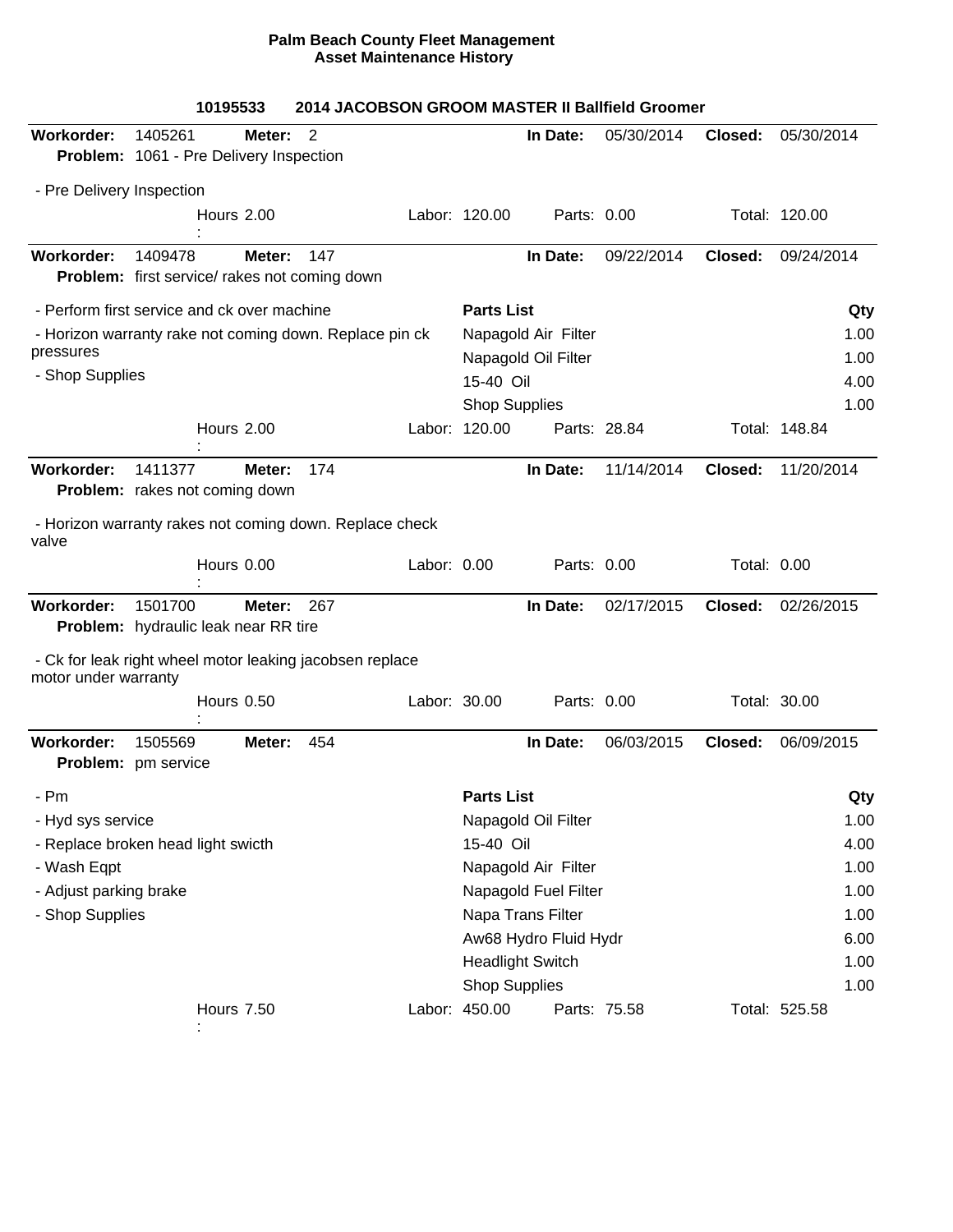| <b>Parts List</b><br>- Pm<br>- Hyd Service<br>Napagold Air Filter<br>1.00<br>- Replace 3 tires<br>Napagold Oil Filter<br>- Shop Supplies<br>Napagold Fuel Filter<br>1.00<br>15-40 Oil<br>Napa Trans Filter<br>Aw68 Hydro Fluid Hydr<br>20x11.0<br>20x11.0<br><b>Shop Supplies</b><br><b>Tire Disposal Fee</b><br>Labor: 420.00<br>Hours 7.00<br>Total: 892.06<br>Parts: 472.06<br><b>Workorder:</b><br>1703605<br>1367<br>In Date:<br>04/10/2017<br>04/19/2017<br>Closed:<br>Meter:<br>Problem: pm service<br><b>Parts List</b><br>- Pm<br>Prem Blue 15w40 1 Gal<br>- Hyd Service<br>- Fab and weld fuel cut off solenoid bracket<br>Napagold Oil Filter<br>1.00<br>- Wash Eqpt<br>Napagold Air Filter<br>1.00<br>- Shop Supplies<br>Napagold Fuel Filter<br>Non-chlor Brake Clnr<br>Napa Trans Filter<br>Aw68 Hydro Fluid Hydr<br><b>Shop Supplies</b><br>Labor: 540.00<br>Hours 9.00<br>Parts: 60.52<br>Total: 600.52<br>Workorder:<br>1704191<br>1367<br>In Date:<br>04/26/2017<br>06/07/2017<br>Meter:<br>Closed:<br><b>Problem:</b> needs a set of tines<br><b>Parts List</b><br>- Secure set of tires for Dept<br>Qty<br><b>Blade Scarifier</b><br>- Shop Supplies<br><b>Shop Supplies</b><br>Labor: 30.00<br>Hours 0.50<br>Total: 405.50<br>Parts: 375.50<br>06/22/2017<br>06/29/2017<br>Workorder:<br>1399<br>In Date:<br>Closed:<br>1706171<br>Meter:<br>Problem: oil leak/ wont shut off<br><b>Parts List</b><br>- Replace fuel solenoid rod end adj bracket. Fabricate<br>support arm for bracket<br><b>Ball Joint</b><br>- Test battery failed replace battery<br>1.00<br><b>Battery</b><br>- Wash Machine<br><b>Shop Supplies</b><br>- Shop Supplies<br>Hours 6.00<br>Labor: 360.00<br>Parts: 163.06<br>Total: 523.06 | Workorder: | 1602950<br>Problem: pm/3 new tires | Meter: | 867 |  |     | In Date: | 03/21/2016 | Closed: | 03/28/2016 |      |  |  |
|------------------------------------------------------------------------------------------------------------------------------------------------------------------------------------------------------------------------------------------------------------------------------------------------------------------------------------------------------------------------------------------------------------------------------------------------------------------------------------------------------------------------------------------------------------------------------------------------------------------------------------------------------------------------------------------------------------------------------------------------------------------------------------------------------------------------------------------------------------------------------------------------------------------------------------------------------------------------------------------------------------------------------------------------------------------------------------------------------------------------------------------------------------------------------------------------------------------------------------------------------------------------------------------------------------------------------------------------------------------------------------------------------------------------------------------------------------------------------------------------------------------------------------------------------------------------------------------------------------------------------------------------------------------------------------------------------------------------------------|------------|------------------------------------|--------|-----|--|-----|----------|------------|---------|------------|------|--|--|
|                                                                                                                                                                                                                                                                                                                                                                                                                                                                                                                                                                                                                                                                                                                                                                                                                                                                                                                                                                                                                                                                                                                                                                                                                                                                                                                                                                                                                                                                                                                                                                                                                                                                                                                                    |            |                                    |        |     |  |     |          |            |         |            | Qty  |  |  |
|                                                                                                                                                                                                                                                                                                                                                                                                                                                                                                                                                                                                                                                                                                                                                                                                                                                                                                                                                                                                                                                                                                                                                                                                                                                                                                                                                                                                                                                                                                                                                                                                                                                                                                                                    |            |                                    |        |     |  |     |          |            |         |            |      |  |  |
|                                                                                                                                                                                                                                                                                                                                                                                                                                                                                                                                                                                                                                                                                                                                                                                                                                                                                                                                                                                                                                                                                                                                                                                                                                                                                                                                                                                                                                                                                                                                                                                                                                                                                                                                    |            |                                    |        |     |  |     |          |            |         |            | 1.00 |  |  |
|                                                                                                                                                                                                                                                                                                                                                                                                                                                                                                                                                                                                                                                                                                                                                                                                                                                                                                                                                                                                                                                                                                                                                                                                                                                                                                                                                                                                                                                                                                                                                                                                                                                                                                                                    |            |                                    |        |     |  |     |          |            |         |            |      |  |  |
|                                                                                                                                                                                                                                                                                                                                                                                                                                                                                                                                                                                                                                                                                                                                                                                                                                                                                                                                                                                                                                                                                                                                                                                                                                                                                                                                                                                                                                                                                                                                                                                                                                                                                                                                    |            |                                    |        |     |  |     |          |            |         |            | 4.00 |  |  |
|                                                                                                                                                                                                                                                                                                                                                                                                                                                                                                                                                                                                                                                                                                                                                                                                                                                                                                                                                                                                                                                                                                                                                                                                                                                                                                                                                                                                                                                                                                                                                                                                                                                                                                                                    |            |                                    |        |     |  |     |          |            |         |            | 1.00 |  |  |
|                                                                                                                                                                                                                                                                                                                                                                                                                                                                                                                                                                                                                                                                                                                                                                                                                                                                                                                                                                                                                                                                                                                                                                                                                                                                                                                                                                                                                                                                                                                                                                                                                                                                                                                                    |            |                                    |        |     |  |     |          |            |         |            | 2.00 |  |  |
|                                                                                                                                                                                                                                                                                                                                                                                                                                                                                                                                                                                                                                                                                                                                                                                                                                                                                                                                                                                                                                                                                                                                                                                                                                                                                                                                                                                                                                                                                                                                                                                                                                                                                                                                    |            |                                    |        |     |  |     |          |            |         |            | 2.00 |  |  |
|                                                                                                                                                                                                                                                                                                                                                                                                                                                                                                                                                                                                                                                                                                                                                                                                                                                                                                                                                                                                                                                                                                                                                                                                                                                                                                                                                                                                                                                                                                                                                                                                                                                                                                                                    |            |                                    |        |     |  |     |          |            |         |            | 1.00 |  |  |
|                                                                                                                                                                                                                                                                                                                                                                                                                                                                                                                                                                                                                                                                                                                                                                                                                                                                                                                                                                                                                                                                                                                                                                                                                                                                                                                                                                                                                                                                                                                                                                                                                                                                                                                                    |            |                                    |        |     |  |     |          |            |         |            | 1.00 |  |  |
|                                                                                                                                                                                                                                                                                                                                                                                                                                                                                                                                                                                                                                                                                                                                                                                                                                                                                                                                                                                                                                                                                                                                                                                                                                                                                                                                                                                                                                                                                                                                                                                                                                                                                                                                    |            |                                    |        |     |  |     |          |            |         |            | 3.00 |  |  |
|                                                                                                                                                                                                                                                                                                                                                                                                                                                                                                                                                                                                                                                                                                                                                                                                                                                                                                                                                                                                                                                                                                                                                                                                                                                                                                                                                                                                                                                                                                                                                                                                                                                                                                                                    |            |                                    |        |     |  |     |          |            |         |            |      |  |  |
|                                                                                                                                                                                                                                                                                                                                                                                                                                                                                                                                                                                                                                                                                                                                                                                                                                                                                                                                                                                                                                                                                                                                                                                                                                                                                                                                                                                                                                                                                                                                                                                                                                                                                                                                    |            |                                    |        |     |  |     |          |            |         |            |      |  |  |
|                                                                                                                                                                                                                                                                                                                                                                                                                                                                                                                                                                                                                                                                                                                                                                                                                                                                                                                                                                                                                                                                                                                                                                                                                                                                                                                                                                                                                                                                                                                                                                                                                                                                                                                                    |            |                                    |        |     |  |     |          |            |         |            | Qty  |  |  |
|                                                                                                                                                                                                                                                                                                                                                                                                                                                                                                                                                                                                                                                                                                                                                                                                                                                                                                                                                                                                                                                                                                                                                                                                                                                                                                                                                                                                                                                                                                                                                                                                                                                                                                                                    |            |                                    |        |     |  |     |          |            |         |            | 1.00 |  |  |
|                                                                                                                                                                                                                                                                                                                                                                                                                                                                                                                                                                                                                                                                                                                                                                                                                                                                                                                                                                                                                                                                                                                                                                                                                                                                                                                                                                                                                                                                                                                                                                                                                                                                                                                                    |            |                                    |        |     |  |     |          |            |         |            |      |  |  |
|                                                                                                                                                                                                                                                                                                                                                                                                                                                                                                                                                                                                                                                                                                                                                                                                                                                                                                                                                                                                                                                                                                                                                                                                                                                                                                                                                                                                                                                                                                                                                                                                                                                                                                                                    |            |                                    |        |     |  |     |          |            |         |            |      |  |  |
|                                                                                                                                                                                                                                                                                                                                                                                                                                                                                                                                                                                                                                                                                                                                                                                                                                                                                                                                                                                                                                                                                                                                                                                                                                                                                                                                                                                                                                                                                                                                                                                                                                                                                                                                    |            |                                    |        |     |  |     |          |            |         |            | 1.00 |  |  |
|                                                                                                                                                                                                                                                                                                                                                                                                                                                                                                                                                                                                                                                                                                                                                                                                                                                                                                                                                                                                                                                                                                                                                                                                                                                                                                                                                                                                                                                                                                                                                                                                                                                                                                                                    |            |                                    |        |     |  |     |          |            |         |            | 1.00 |  |  |
|                                                                                                                                                                                                                                                                                                                                                                                                                                                                                                                                                                                                                                                                                                                                                                                                                                                                                                                                                                                                                                                                                                                                                                                                                                                                                                                                                                                                                                                                                                                                                                                                                                                                                                                                    |            |                                    |        |     |  |     |          |            |         |            | 1.00 |  |  |
|                                                                                                                                                                                                                                                                                                                                                                                                                                                                                                                                                                                                                                                                                                                                                                                                                                                                                                                                                                                                                                                                                                                                                                                                                                                                                                                                                                                                                                                                                                                                                                                                                                                                                                                                    |            |                                    |        |     |  |     |          |            |         |            | 3.00 |  |  |
|                                                                                                                                                                                                                                                                                                                                                                                                                                                                                                                                                                                                                                                                                                                                                                                                                                                                                                                                                                                                                                                                                                                                                                                                                                                                                                                                                                                                                                                                                                                                                                                                                                                                                                                                    |            |                                    |        |     |  |     |          |            |         |            | 1.00 |  |  |
|                                                                                                                                                                                                                                                                                                                                                                                                                                                                                                                                                                                                                                                                                                                                                                                                                                                                                                                                                                                                                                                                                                                                                                                                                                                                                                                                                                                                                                                                                                                                                                                                                                                                                                                                    |            |                                    |        |     |  |     |          |            |         |            |      |  |  |
|                                                                                                                                                                                                                                                                                                                                                                                                                                                                                                                                                                                                                                                                                                                                                                                                                                                                                                                                                                                                                                                                                                                                                                                                                                                                                                                                                                                                                                                                                                                                                                                                                                                                                                                                    |            |                                    |        |     |  |     |          |            |         |            |      |  |  |
|                                                                                                                                                                                                                                                                                                                                                                                                                                                                                                                                                                                                                                                                                                                                                                                                                                                                                                                                                                                                                                                                                                                                                                                                                                                                                                                                                                                                                                                                                                                                                                                                                                                                                                                                    |            |                                    |        |     |  |     |          |            |         |            |      |  |  |
|                                                                                                                                                                                                                                                                                                                                                                                                                                                                                                                                                                                                                                                                                                                                                                                                                                                                                                                                                                                                                                                                                                                                                                                                                                                                                                                                                                                                                                                                                                                                                                                                                                                                                                                                    |            |                                    |        |     |  |     |          |            |         |            | 5.00 |  |  |
|                                                                                                                                                                                                                                                                                                                                                                                                                                                                                                                                                                                                                                                                                                                                                                                                                                                                                                                                                                                                                                                                                                                                                                                                                                                                                                                                                                                                                                                                                                                                                                                                                                                                                                                                    |            |                                    |        |     |  |     |          |            |         |            | 1.00 |  |  |
|                                                                                                                                                                                                                                                                                                                                                                                                                                                                                                                                                                                                                                                                                                                                                                                                                                                                                                                                                                                                                                                                                                                                                                                                                                                                                                                                                                                                                                                                                                                                                                                                                                                                                                                                    |            |                                    |        |     |  |     |          |            |         |            |      |  |  |
|                                                                                                                                                                                                                                                                                                                                                                                                                                                                                                                                                                                                                                                                                                                                                                                                                                                                                                                                                                                                                                                                                                                                                                                                                                                                                                                                                                                                                                                                                                                                                                                                                                                                                                                                    |            |                                    |        |     |  |     |          |            |         |            |      |  |  |
|                                                                                                                                                                                                                                                                                                                                                                                                                                                                                                                                                                                                                                                                                                                                                                                                                                                                                                                                                                                                                                                                                                                                                                                                                                                                                                                                                                                                                                                                                                                                                                                                                                                                                                                                    |            |                                    |        |     |  |     |          |            |         |            |      |  |  |
|                                                                                                                                                                                                                                                                                                                                                                                                                                                                                                                                                                                                                                                                                                                                                                                                                                                                                                                                                                                                                                                                                                                                                                                                                                                                                                                                                                                                                                                                                                                                                                                                                                                                                                                                    |            |                                    |        |     |  | Qty |          |            |         |            |      |  |  |
|                                                                                                                                                                                                                                                                                                                                                                                                                                                                                                                                                                                                                                                                                                                                                                                                                                                                                                                                                                                                                                                                                                                                                                                                                                                                                                                                                                                                                                                                                                                                                                                                                                                                                                                                    |            |                                    |        |     |  |     |          |            |         |            | 1.00 |  |  |
|                                                                                                                                                                                                                                                                                                                                                                                                                                                                                                                                                                                                                                                                                                                                                                                                                                                                                                                                                                                                                                                                                                                                                                                                                                                                                                                                                                                                                                                                                                                                                                                                                                                                                                                                    |            |                                    |        |     |  |     |          |            |         |            |      |  |  |
|                                                                                                                                                                                                                                                                                                                                                                                                                                                                                                                                                                                                                                                                                                                                                                                                                                                                                                                                                                                                                                                                                                                                                                                                                                                                                                                                                                                                                                                                                                                                                                                                                                                                                                                                    |            |                                    |        |     |  |     |          |            |         |            | 1.00 |  |  |
|                                                                                                                                                                                                                                                                                                                                                                                                                                                                                                                                                                                                                                                                                                                                                                                                                                                                                                                                                                                                                                                                                                                                                                                                                                                                                                                                                                                                                                                                                                                                                                                                                                                                                                                                    |            |                                    |        |     |  |     |          |            |         |            |      |  |  |